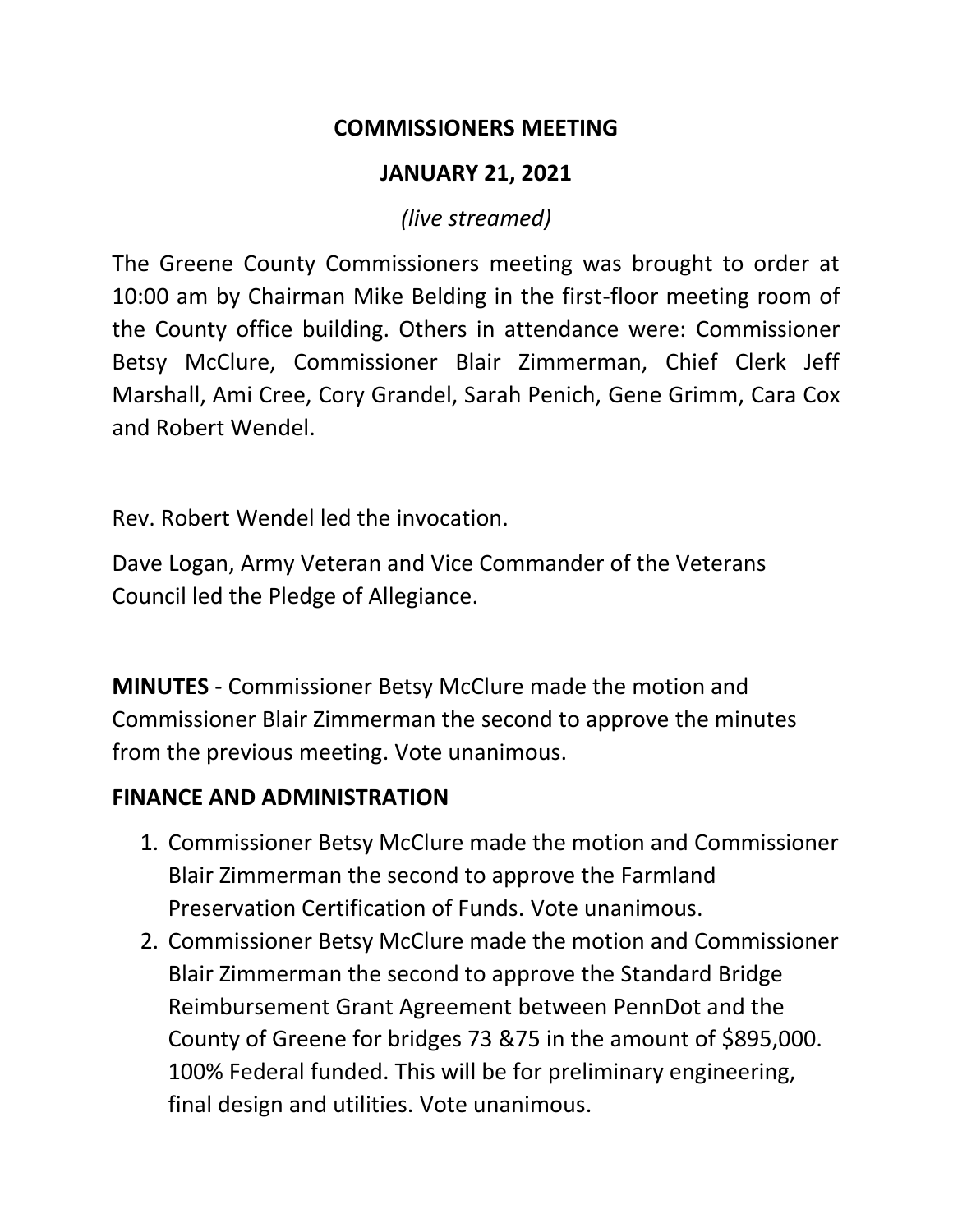- 3. Commissioner Betsy McClure made the motion and Commissioner Blair Zimmerman the second to approve the Pennsylvania Housing Affordability and Rehabilitation Enhancement Fund 2020 Grant Agreement. Vote unanimous.
- 4. Commissioner Betsy McClure made the motion and Commissioner Blair Zimmerman the second to approve the Grant Agreement between the County of Greene and Administrative Office of PA Courts for security grants in the District Magistrates Office as requested by Greene County Court Administration. Vote unanimous.
- 5. Commissioner Betsy McClure made the motion and Commissioner Blair Zimmerman the second to approve to authorize the County Solicitor to coordinate with Marc J. Bern and partners in a restructuring support agreement related to the County of Greene v. Purdue Pharma L.P., et al., No. AD-91-2017 and authorize Commissioner Mike Belding as signatory. Effective 1/21/2021. Vote unanimous.

### **CDBG**

- 1. Commissioner Betsy McClure made the motion and Commissioner Blair Zimmerman the second to approve the resolution to submit the 2021 discretionary application for East Dunkard Water Authority Water Distribution System Improvements. Vote unanimous.
- 2. Commissioner Betsy McClure made the motion and Commissioner Blair Zimmerman the second to approve the Resolution to submit the HOME Investment Partnership application for Owner Occupied Housing Rehabilitation. Vote unanimous.
- 3. Commissioner Betsy McClure made the motion and Commissioner Blair Zimmerman the second to approve the Certification of a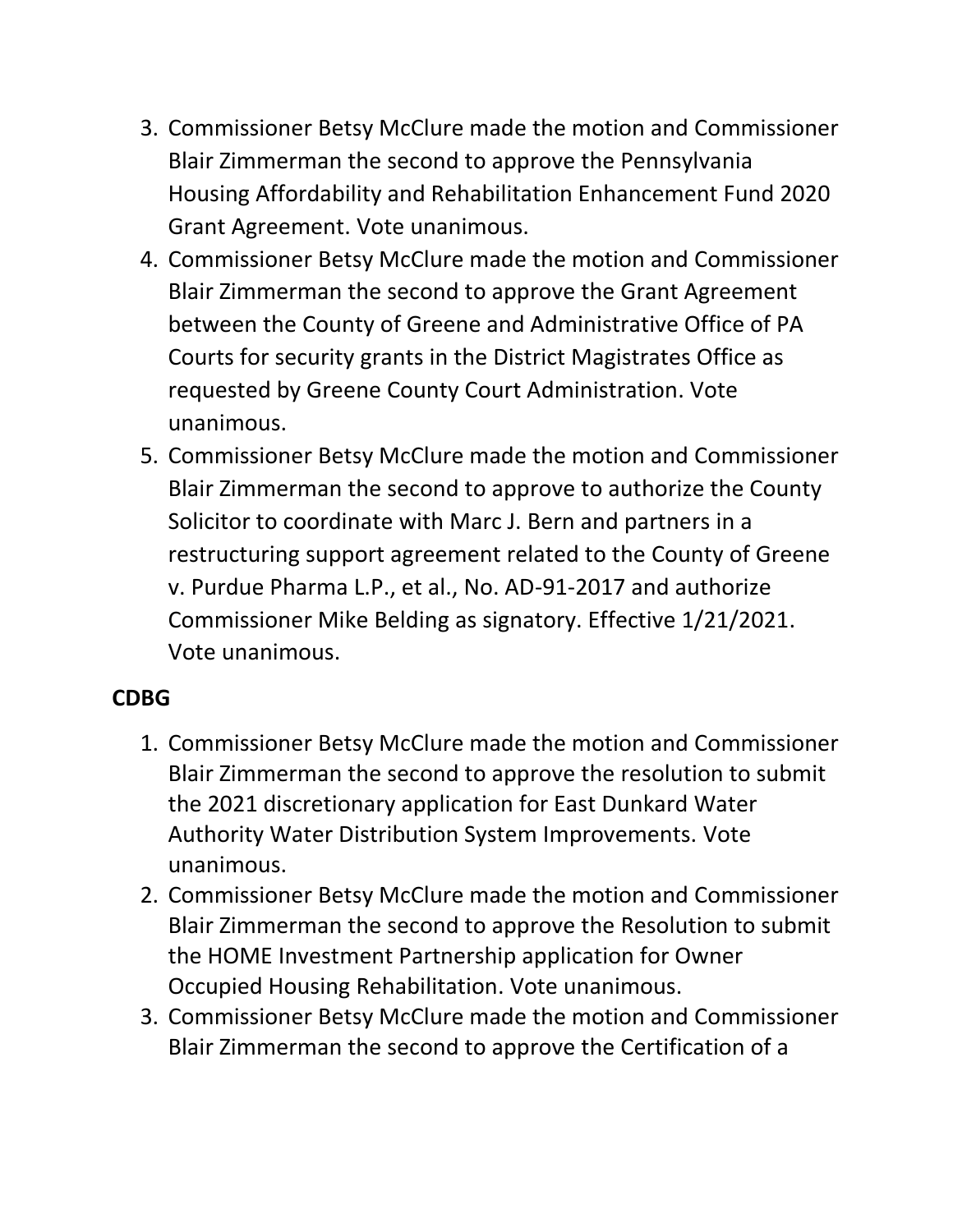Four Factor Analysis and Language Access Plan for both the CDBG and HOME Program. Vote unanimous.

4. Commissioner Betsy McClure made the motion and Commissioner Blair Zimmerman the second to approve the Revision Request FY 2016 CDBG Program for Wayne Township Maple Alley Sewage Line Replacement. Vote unanimous.

# **CYS**

1. Commissioner Betsy McClure made the motion and Commissioner Blair Zimmerman the second to approve the appointment of Kristin Szewczyk to the CYS Advisory Board. Term will expire on 12/31/2023. Vote unanimous.

### **HUMAN SERVICES**

- 1. Commissioner Betsy McClure made the motion and Commissioner Blair Zimmerman the second to approve the HUD Continuum of Care Grant Closeout Agreement for Grant Number PA0780L3E011803 of \$62,755.18. Vote unanimous.
- 2. Commissioner Betsy McClure made the motion and Commissioner Blair Zimmerman the second to approve the HUD Continuum of Care Grant Closeout Agreement for Grant Number PA0651L3E011806 of \$47,109.00. Vote unanimous.
- 3. Commissioner Betsy McClure made the motion and Commissioner Blair Zimmerman the second to approve the PADOT FY 20/21 Consolidated Operating Application and corresponding assurances for transportation for COVID CARES Act relief for FY19/20 of \$157,516. Vote unanimous.

# **MENTAL HEALTH AND INTELLECTUAL & DEVELOPMENTAL DISABILITIES**

1. Commissioner Betsy McClure made the motion and Commissioner Blair Zimmerman the second to approve the FY19/20 contract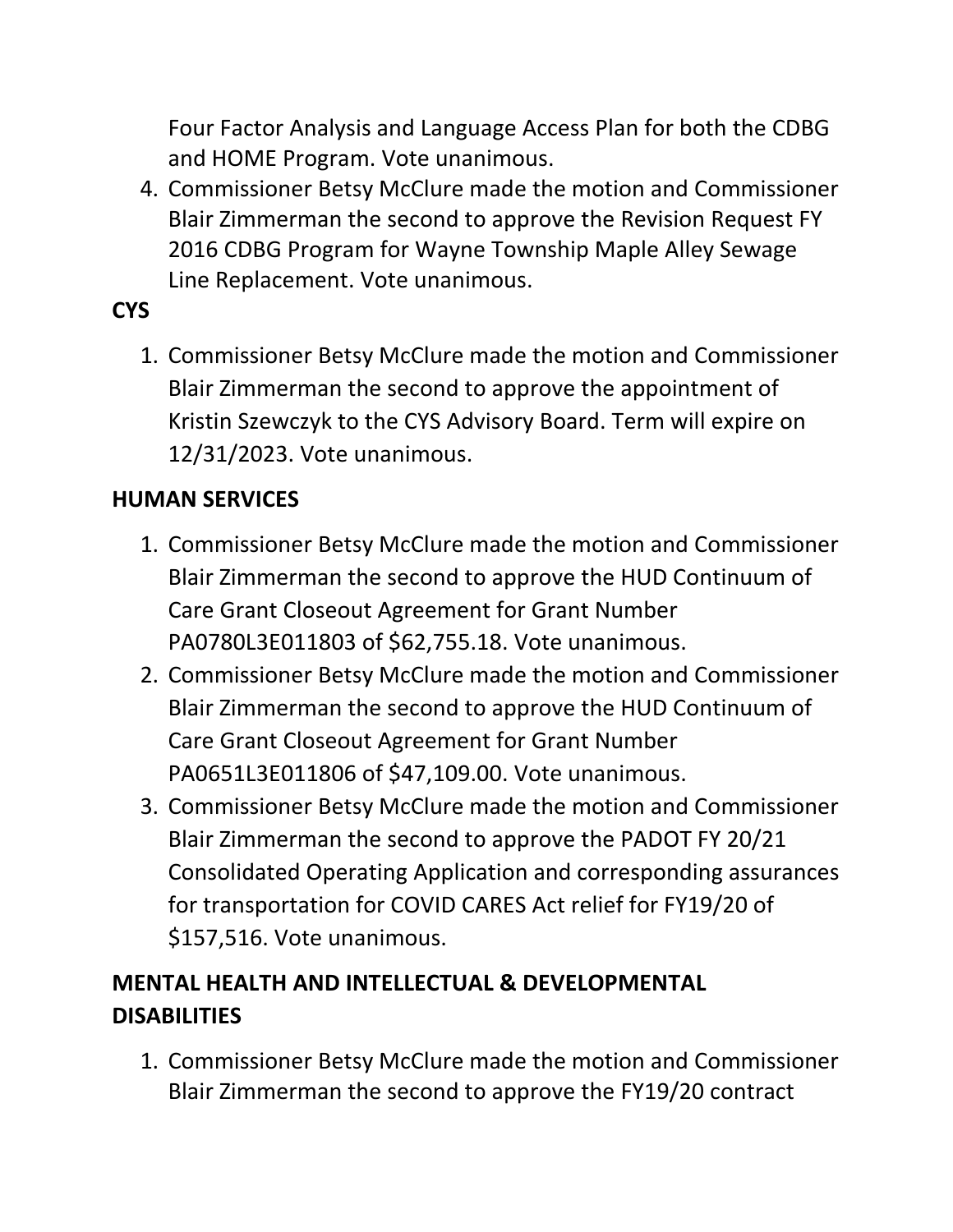with The Stern Center for COVID related expenses \$6,597.53. Vote unanimous.

- 2. Commissioner Betsy McClure made the motion and Commissioner Blair Zimmerman the second to approve the FY19/20 Human Services Block Grant Certification Statement Revision 1. Vote unanimous.
- 3. Commissioner Betsy McClure made the motion and Commissioner Blair Zimmerman the second to approve the contract with Southwest Behavioral Care for July – October 2020 not to exceed \$1,276.50. Vote unanimous.

## **911**

1. Commissioner Betsy McClure made the motion and Commissioner Blair Zimmerman the second to approve the 911 Statewide Interconnectivity Funding Grant Agreement between PEMA and the County of Greene. The award amount is \$38,167.04. Vote unanimous.

### **TOURISM**

1.Commissioner Betsy McClure made the motion and Commissioner Blair Zimmerman the second to approve the Memorandum of Understanding between the County of Greene and the Greene County Tourist Promotion Agency. Vote unanimous.

# **NOTICES**

- 1. Consol PA Coal Company LLC will be submitting a permit application to the PA Department of Environmental Protection for the Harvey Mine 5B-4 Degas Borehole located in Morris Township off of Simpson Chapel Road.
- 2. EQM Gathering is submitting a Notice of Intent for Coverage Under the ESCGP-3 and Chapter 105 to the PA DEP for the